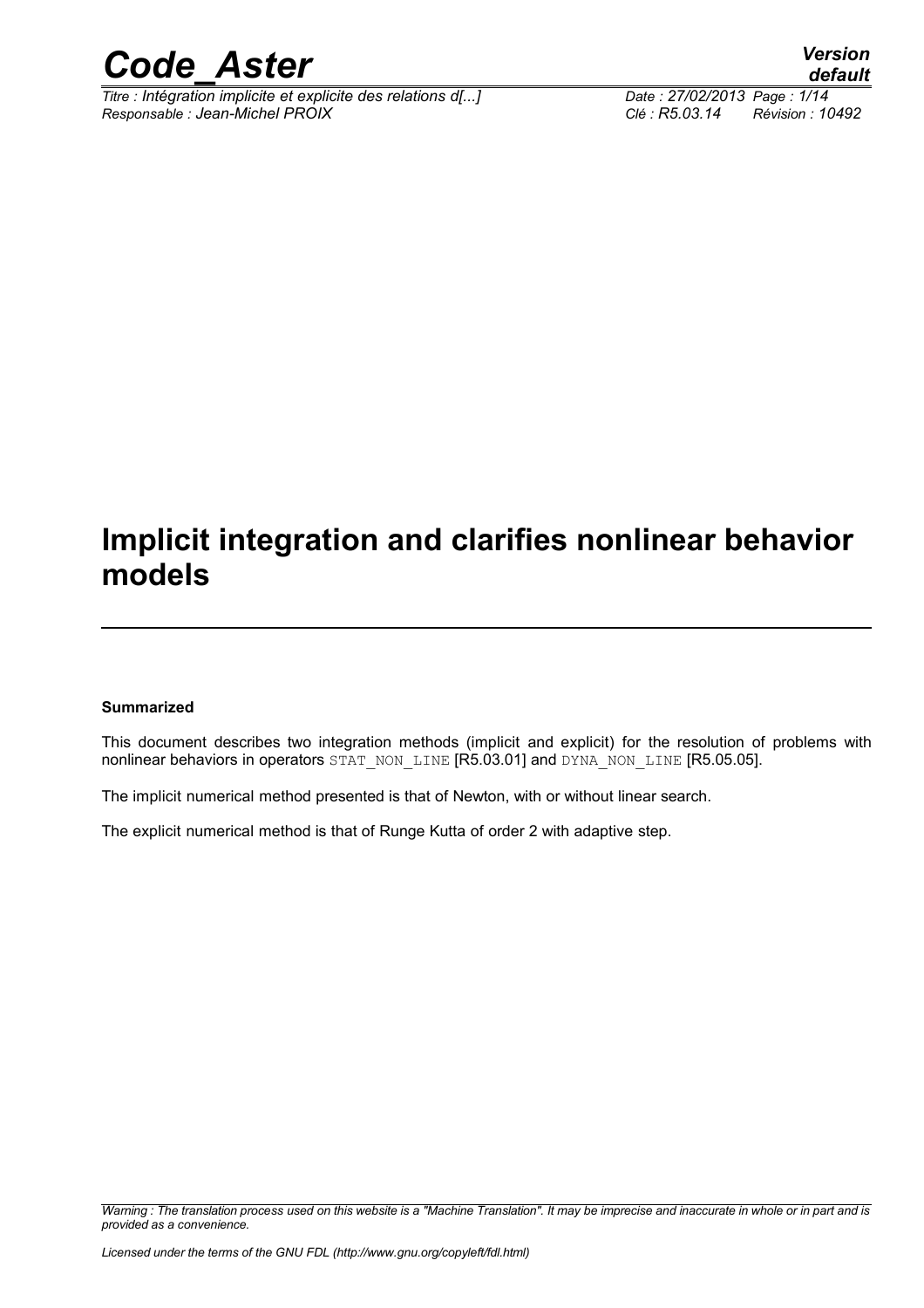*Titre : Intégration implicite et explicite des relations d[...] Date : 27/02/2013 Page : 2/14 Responsable : Jean-Michel PROIX Clé : R5.03.14 Révision : 10492*

#### **Contents**

| 1 General information on the integration of the models of comportement3            |
|------------------------------------------------------------------------------------|
|                                                                                    |
| statique <sub>3</sub>                                                              |
|                                                                                    |
|                                                                                    |
|                                                                                    |
|                                                                                    |
|                                                                                    |
|                                                                                    |
|                                                                                    |
|                                                                                    |
|                                                                                    |
| 3.3 implicit Integration by the method of Newton with search linéaire9             |
|                                                                                    |
|                                                                                    |
|                                                                                    |
|                                                                                    |
| 4.2 model Installation of new of behavior by the method explicite12                |
|                                                                                    |
| 4.4 implicit Establishment easy of a new model of behavior in environment PLASTI13 |
|                                                                                    |
|                                                                                    |

*Warning : The translation process used on this website is a "Machine Translation". It may be imprecise and inaccurate in whole or in part and is provided as a convenience.*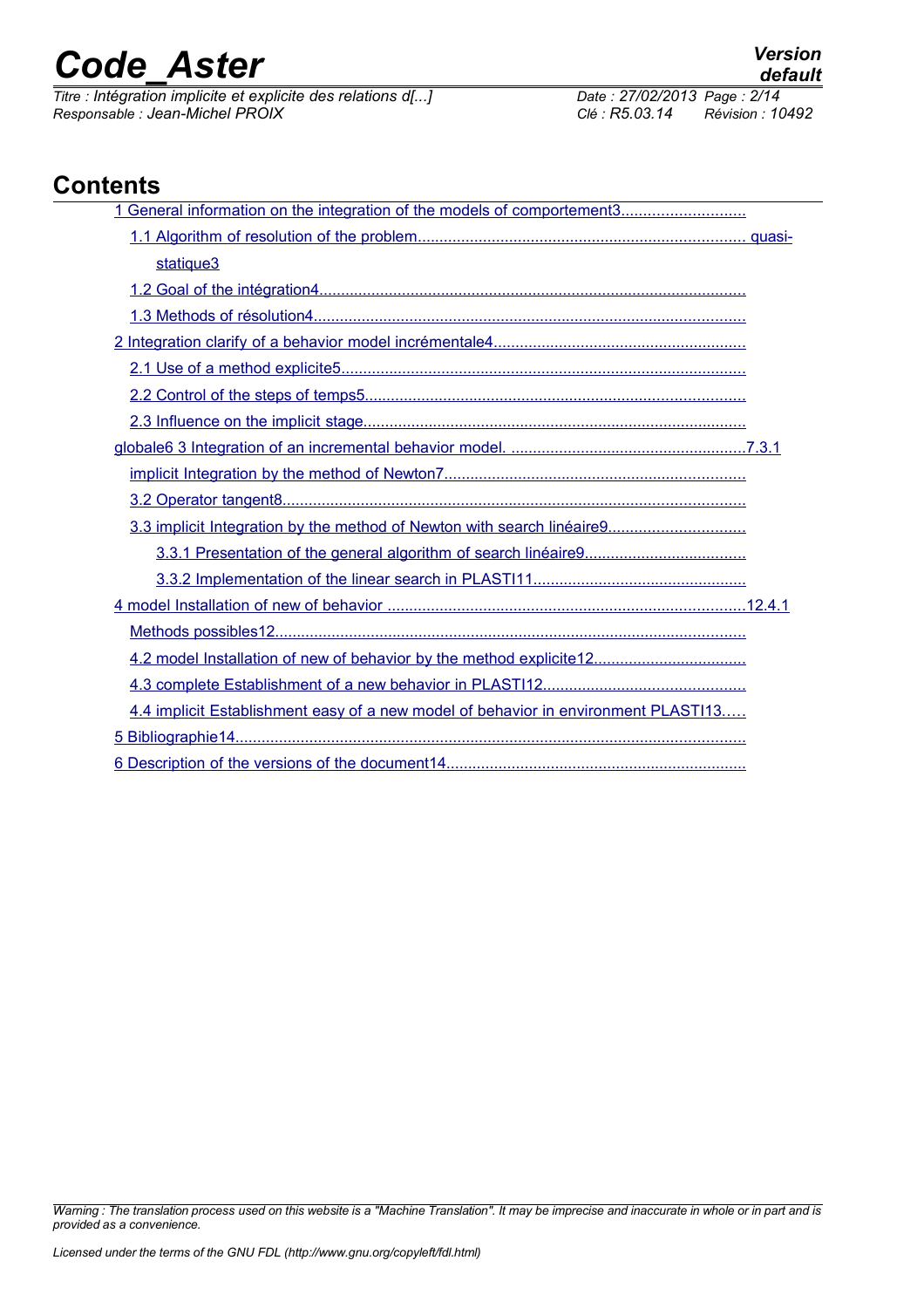*Titre : Intégration implicite et explicite des relations d[...] Date : 27/02/2013 Page : 3/14 Responsable : Jean-Michel PROIX Clé : R5.03.14 Révision : 10492*

#### <span id="page-2-0"></span>**1 General information on the integration of the constitutive laws**

#### **1.1 Algorithm of resolution of the quasi-static problem**

<span id="page-2-1"></span>When the behavior of the materials composing structure is not linear, the resolution of the total equilibrium of structure at every moment is a nonlinear problem whose variational formulation in the case as of small strains can be written, in the quasi-static case, in the following form, deduced from the statement of the principle of the virtual wors (cf [R5.03.01]):

$$
\begin{cases}\n\mathbf{v}^T \cdot \mathbf{L}^{\text{int}}(\mathbf{u}, t) = \mathbf{v}^T \cdot \mathbf{L}^{\text{ext}}(t) & \forall \mathbf{v} \text{ tel que } \mathbf{B}. \mathbf{v} = 0 \\
\mathbf{B}. \mathbf{u} = \mathbf{u}^d(t)\n\end{cases}
$$
\n(1)

Where:

• *t* represent the variable of time

• **u** is the field of displacement taken from a reference configuration

• **v** is the kinematically admissible field of virtual displacement

•the relation  $\mathbf{B} \cdot \mathbf{u} = \mathbf{u}^d(t)$  corresponds to the boundary conditions imposed in displacements

 $\cdot$  L<sup>ext</sup> $(t)$  is the external mechanical loading to which the structure is subjected

• **L** int represents the internal forces of the problem of quasi-static mechanics nonlinear.  $\mathbf{L}^{\text{int}}(\mathbf{u}^{},t)$  is connected to the stress field  $\bm{\sigma}$  by the operator work of the virtual strains  $\mathbf{Q}^T$ according to the following relation:

$$
\mathbf{L}^{\text{int}}(\mathbf{u},t) = \mathbf{Q}^T(\mathbf{u}).\,\boldsymbol{\sigma}
$$
 (2)

the dualisation of the boundary conditions of Dirichlet  $\mathbf{B}$   $\mathbf{u} \!=\! \mathbf{u}^d(t)$  leads to the following problem [R3.03.01]:

$$
\begin{cases}\n\mathbf{L}^{\text{int}}(\mathbf{u},t) + \mathbf{B}^T \cdot \mathbf{\lambda} = \mathbf{L}^{\text{ext}}(t) \\
\mathbf{B} \cdot \mathbf{u} = \mathbf{u}^d(t)\n\end{cases}
$$
\n(3)

the formulation of the discretized quasi-static problem consists in expressing the equilibrium of structure for a continuation of times of computation  $\bigl|t_i \bigr|_{1\leq i\leq I}$  which parameterize the loading, one will note the quantities at time  $t_i$  by the index *i* (for example  $\mathbf{L}^{\text{int}}(\mathbf{u_i}, t_i)$ = $\mathbf{L_i}^{\text{int}}$ ):

$$
\begin{cases}\n\mathbf{L}_i^{\text{int}} + \mathbf{B}^T \cdot \mathbf{\lambda}_i = \mathbf{L}_i^{\text{ext}} \\
\mathbf{B} \cdot \mathbf{u}_i = \mathbf{u}_i^d\n\end{cases}
$$
\n(4)

This nonlinear problem is solved by a method of Newton (or quasi-Newton), cf [R5.03.01]). The system to be solved is written then, for each iteration *n* of the phase of correction:

$$
\begin{cases}\n\mathbf{K}_{i}^{n} \cdot \delta \mathbf{u}_{i}^{n+1} + \mathbf{B}^{T} \cdot \delta \lambda_{i}^{n+1} = \mathbf{L}_{i}^{\text{méca}} - \mathbf{L}_{i}^{\text{int},n} - \mathbf{B}^{T} \cdot \lambda_{i}^{n} \\
\mathbf{B} \cdot \delta \mathbf{u}_{i}^{n+1} = 0\n\end{cases}
$$
\n(5)

the vector of the internal forces  $\mathbf{L}_i^{\text{int},n}$  is calculated starting from the stresses  $\bm{\sigma}_i^n$ , those being calculated starting from displacements  $\mathbf{u}_i^n$  via the behavior model of the material. In fact, in the case

*Warning : The translation process used on this website is a "Machine Translation". It may be imprecise and inaccurate in whole or in part and is provided as a convenience.*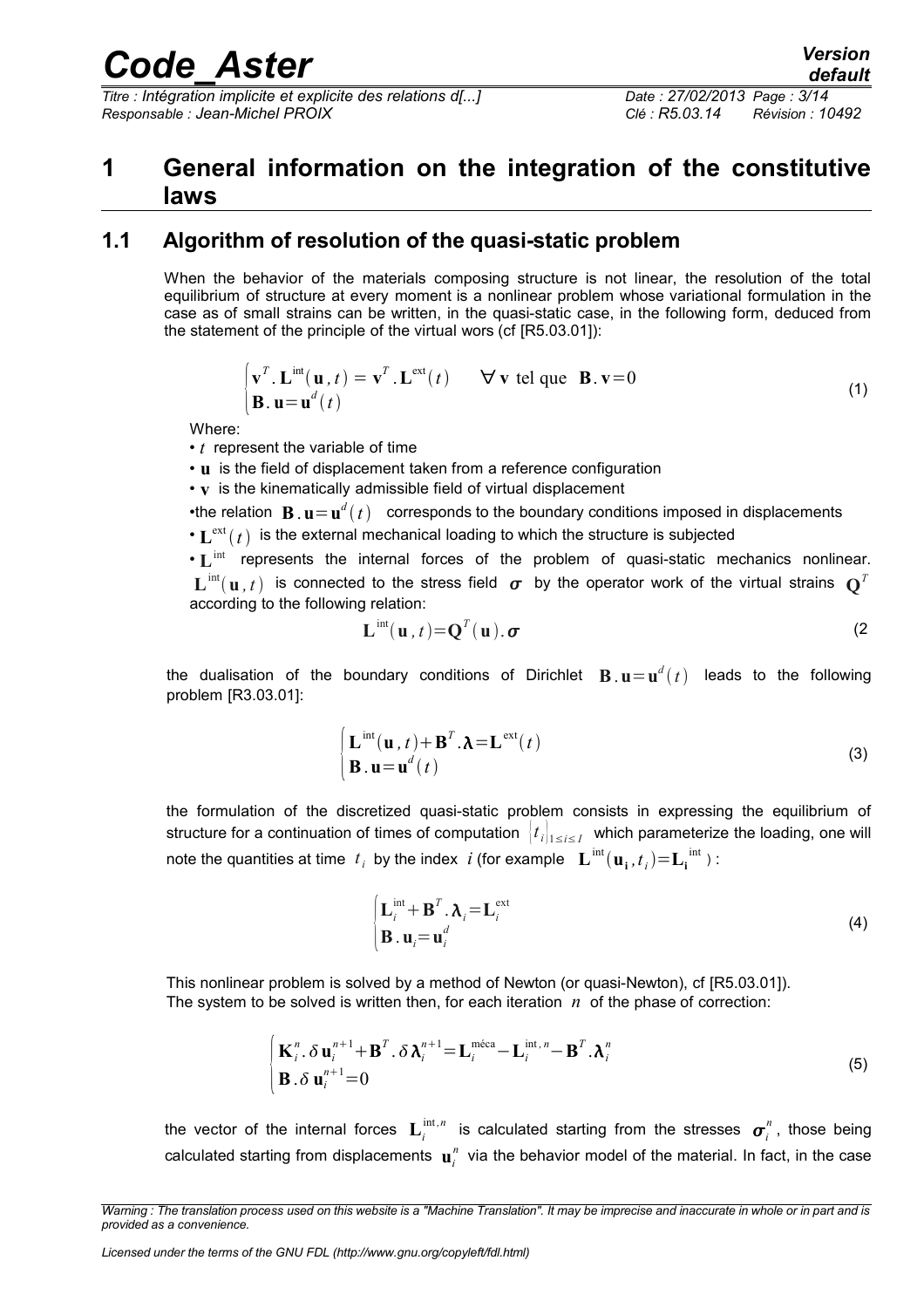*Titre : Intégration implicite et explicite des relations d[...] Date : 27/02/2013 Page : 4/14 Responsable : Jean-Michel PROIX Clé : R5.03.14 Révision : 10492*

*default*

as of incremental behaviors ,  $\bm{\sigma}^n_i$  is calculated from  $(\bm{\sigma}_{i-1},\bm{\alpha}_{i-1})$  and of the increment of strain  $\bm{\varepsilon}(\varDelta \, \mathbf{u}_i^n)$  induced by the displacement increment since the beginning of the iterative process.

#### **1.2 Goal of integration**

<span id="page-3-2"></span>This diagram requires, from the estimate of displacements to the iteration  $n$ , to calculate in each Gauss point:

the tensor of the stresses  $\bm{\sigma}^n_i$  which checks the constitutive law, and which makes it possible and to

 $L_i^{int,n}$  calculate local variables specific to each behavior,

the operator of coherent tangent behavior  $\left|\frac{\partial \sigma}{\partial \epsilon}\right|$  $\overline{\partial \boldsymbol{\epsilon}}\big|_i$ *n* , to obtain the tangent matrix:

$$
\mathbf{K}_{i}^{n} = \sum_{e} \mathbf{K}_{e,i}^{n} \text{ with } \mathbf{K}_{e,i}^{n} = \int_{\Omega_{e}} \mathbf{Q}^{T} \left( \frac{\partial \mathbf{\sigma}}{\partial \mathbf{\epsilon}} \right)_{i}^{n} \mathbf{Q} d \Omega_{e}
$$

#### **1.3 Methods of resolution**

<span id="page-3-1"></span>For each finite element, in each point of integration, it is thus necessary to integrate the behavior, i.e. to calculate the tensor of the stresses and the local variables solutions of the problem as well as the tangent operator.

We present in the paragraphs according to two general algorithms allowing the computation of the solution: either the resolution by a method of Newton, based on an implicit discretization of the equations, or by a method of Runge-Kutta of order 2 with control of error, based on an explicit discretization of these equations.

Other methods of resolution, specific to each behavior, are also employed. It are founded on an optimization of the system of equations nonlinear, making it possible to reduce the number of equations to be solved, very often with only one equation. The method used then is a simple search for zero of function (see for example [R5.03.02], [R5.03.04], [R5.03.16]).

For all these algorithms, it is possible, in the event of nonconvergence, to carry out a local recutting of time step. ; for that, one adopts a linear interpolation of displacement and command variables (for example the temperature) during the time interval, which leads, for any increment of time with:

$$
\forall \tau \in [t_{i-1}, t_i] \quad T(\tau) = T_{i-1} + \frac{\tau - t_{i-1}}{\Delta t} [T - T_{i-1}] \text{ and } \varepsilon_{ij}^k(\tau) = \varepsilon_{ij}(\mathbf{u}_{i-1}) + \frac{\tau - t_{i-1}}{\Delta t} [\varepsilon_{ij}^k(\mathbf{u}_i^n) - \varepsilon_{ij}(\mathbf{u}_{i-1})]
$$

#### **2 explicit Integration of an incremental behavior model**

<span id="page-3-0"></span>to solve the nonlinear system relating to the constitutive law, one can use an explicit integration method of type Runge Kutta of order 2 (option "RUNGE\_KUTTA" of operand ALGO\_INTE of factor key word the COMP INCR) for the incrémentaux problems of nonlinear behavior.

The relations concerned currently are:

| VISCOCHAB   | Behavior élasto-viscoplastic of Chaboche, in two centers, with effect of<br>memory and restoration |
|-------------|----------------------------------------------------------------------------------------------------|
| VENDOCHAB   | Behavior viscoplastic with damage of Chaboche                                                      |
| POLYCRISTAL | Behavior élasto-viscoplastic polycrystalline homogenized                                           |
| MONOCRISTAL | single-crystal viscoplastic Behaviors of metals                                                    |
| HAYHURST    | Behavior viscoplastic with damage of Hayhurst                                                      |

*Warning : The translation process used on this website is a "Machine Translation". It may be imprecise and inaccurate in whole or in part and is provided as a convenience.*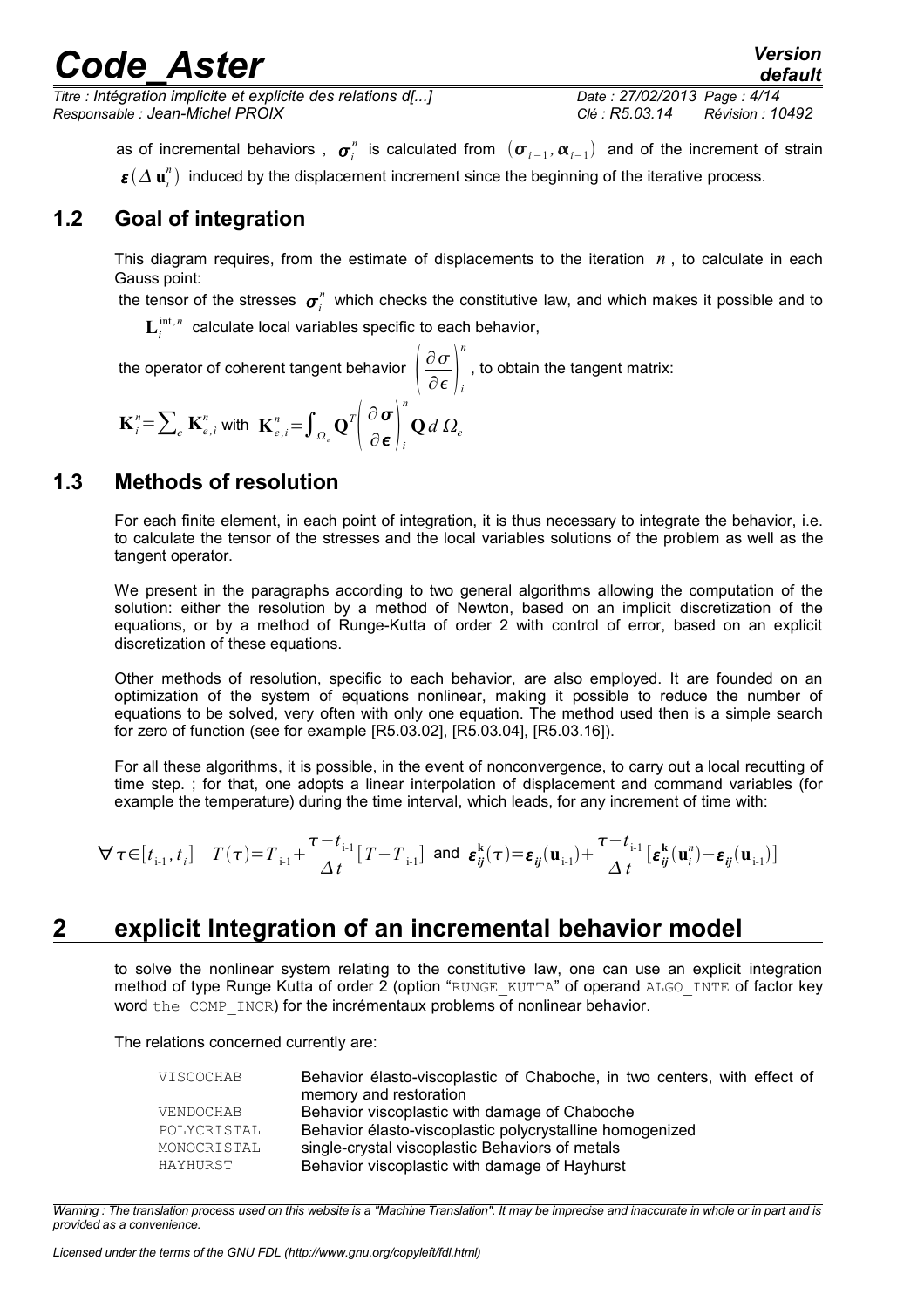| <b>Code Aster</b> | <b>Version</b> |
|-------------------|----------------|
|                   | default        |

*Titre : Intégration implicite et explicite des relations d[...] Date : 27/02/2013 Page : 5/14 Responsable : Jean-Michel PROIX Clé : R5.03.14 Révision : 10492*

relation POLYCRISTAL is accessible only by the explicit method presented hereafter.

This kind of integration makes it possible to very easily establish a new model of behavior [bib2]. One describes the computation of the stress field from an increment of strain given while following the evolution of the local variables.

#### **2.1 Use of a method clarifies**

<span id="page-4-1"></span>One supposes that the system to be solved can be expressed in the form:

$$
\frac{dY}{dt} = F(Y, t; \Delta \varepsilon_i^n, \sigma_{i-1})
$$

where Y all the local variables of the model represent, including the variation of plastic strain  $\Delta \, \varepsilon^p$ . Their derivatives in time are supposed to depend only on the local variables and the stresses at previous time, and the increase in total deflection provided by the total algorithm of Newton  $\varDelta\,\varepsilon_i^{\,n}$  .

This assumption rests in particular on the linear relation (Hooke's law) between the tensor of the stress at current time and the elastic part of the tensor of the strains:  $\,\Delta\,\pmb\sigma\!=\!\bf A(\Delta\,\pmb\varepsilon_i^{\bf n}\!-\!\Delta\,\pmb\varepsilon^{\bf p})$  , which makes it possible to express  $\sigma$  according to <sup>*p*</sup> in the differential equations *d Y*  $\frac{d}{dt}$  *t* = *F*  $(Y, t; \sigma(\Delta \varepsilon_i^n, \sigma_{i-1}, Y))$ 

One of the techniques simplest to implement to solve these differential equations is the use of explicit methods. So that they numerically remain effective, it is essential to associate an automatic control of step to them to preserve a good compromise cost accuracy.

Methods of explicit and encased Runge and Kutta [bib1], [bib2] are undoubtedly the simplest diagrams of integration respecting these criteria. Their principle is to associate two diagrams of integration of a different nature to control time step according to a necessary accuracy. According to the order of integration chosen, several algorithms are available and the simplest diagram is a method of order two.

One integrates according to the following diagram:

$$
Y_{t+h} = Y^{(2)}
$$
 if the criterion of accuracy is satisfied;  

$$
Y^{(2)} = Y + \frac{h}{2} [F(Y, t) + F(Y^{(1)}, t+h)]
$$
 with 
$$
Y^{(1)} = Y + h F(Y, t)
$$

the difference between  $\;Y^{(2)}\;$  (diagram in order 2) and  $\;Y^{(1)}\;$  (diagram of order 1, Eulerian) provides an estimate of the error of integration and allows to control the size of time step *h* which is initialized with  $\Delta t_i$  for the first attempt. Thus, the method remains effective if the behavior remains elastic during the increment and one naturally has under local steps independent of the total increment to integrate, with a better accuracy, the evolution of the local variables to Gauss points where it not linearity of the behavior is most significant.

#### **2.2 Control time step**

<span id="page-4-0"></span>strategy of the control of the step is defined from of the difference between the two integration methods:  $\|Y^{(2)} - Y^{(1)}\|$  and of the accuracy required by the user  $\, \eta \,$  (key word: <code>RESI\_INTE\_RELA</code>). The criterion selected is the following, where one notes  $\;Y\!=\!(\mathcal{y}_{1\!\mathcal{y}_{2}\!}\dots\mathcal{y}_{N})\,$  :

*Warning : The translation process used on this website is a "Machine Translation". It may be imprecise and inaccurate in whole or in part and is provided as a convenience.*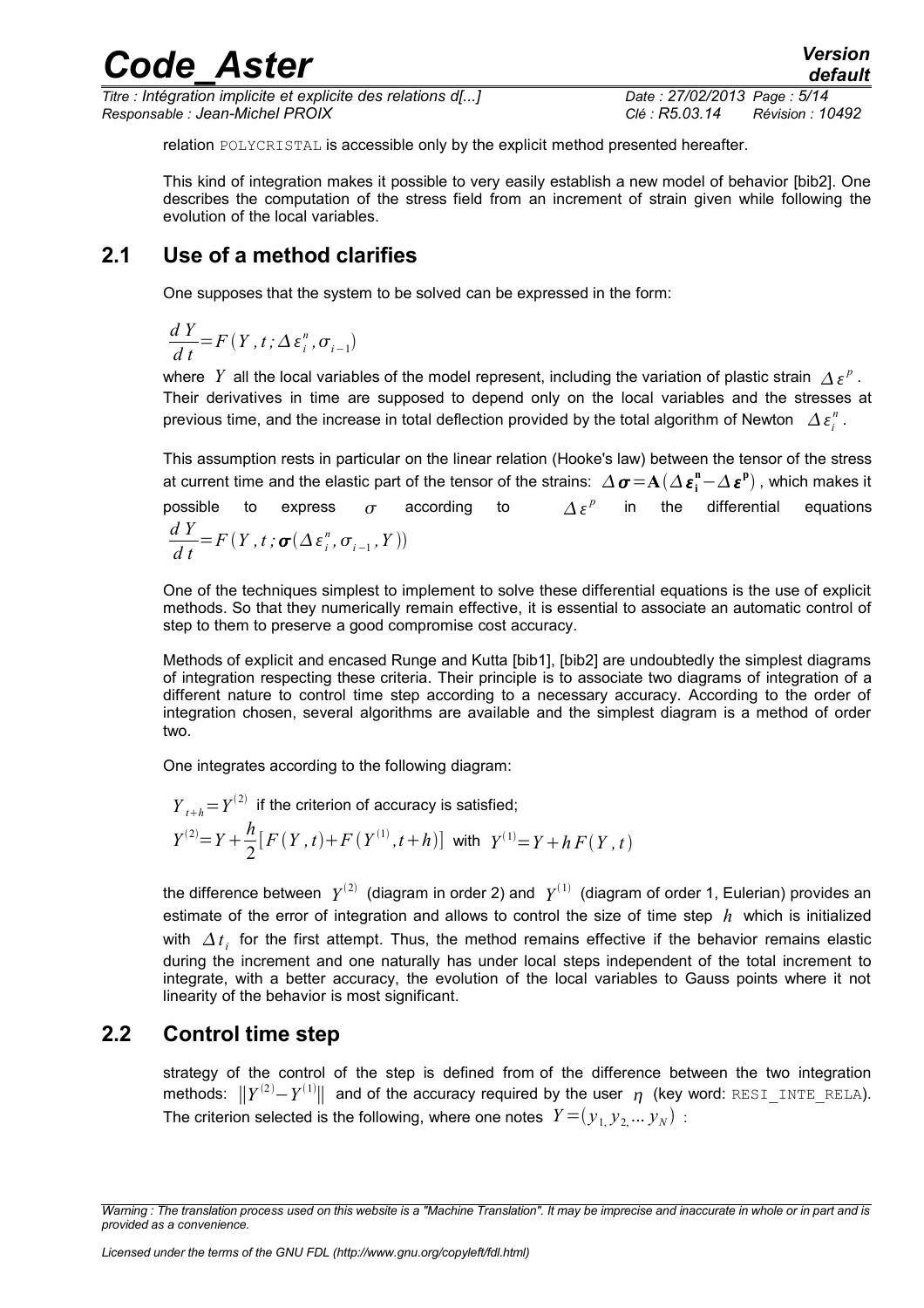*Titre : Intégration implicite et explicite des relations d[...] Date : 27/02/2013 Page : 6/14 Responsable : Jean-Michel PROIX Clé : R5.03.14 Révision : 10492*

$$
\frac{\text{default}}{\frac{7}{02}{2013 \text{ Page}: 6}{14}}
$$

$$
\delta Y(t) = \sup_{j=1...N} \left\{ \frac{|y_j^{(2)} - y_j^{(1)}|}{\max[\varepsilon, |y_j(t)|]} \right\} < \eta
$$

The parameter  $\epsilon$  is fixed at 0,001. The accuracy of desired integration  $\eta$  must be coherent with the level of accuracy necessary for the total stage. The value by default  $\,\eta\!=\!10^{-6}\,$  often proves penalizing in terms of time computation. It can be often to be increased by an order or two, in particular for the models élasto-visco-plastics, without real loss of accuracy (to be seen on a case-by-case basis).

If the criterion is not checked, time step Re-is cut out according to a discovery method. When time step becomes too weak  $(h <$  accuracy machine), a return code is emitted, and the total recutting of time step is activated, if required by the user.

#### **2.3 Influence on the total stage**

<span id="page-5-0"></span>In its current version, the method does not provide a tangent matrix; its evaluating is however possible (but expensive) by a technique of disturbances (activated under COMP\_INCR key word TYPE MATR TANG=' PERTURBATION'). If one uses the elastic matrix for the total equilibrium, the nombre of iterations of Newton to converge can become very important, which often brings to more significant number of increments so that the total resolution is facilitated.

To improve convergence, it is possible to initialize the iterations of Newton from the solution previously calculated: instead of considering the displacement increment for the first iteration at time running (obtained via the elastic matrix), one initializes the displacement increment searched for the first iteration  $\Delta U_{1}^+$  from the value  $\Delta U_{n}^+$ , solution with the preceding increment (cf appears following page). Key word PREDICTION= `EXTRAPOLE' (under NEWTON) [U4.51.03] allows to initialize with the converged increment of the preceding step (balanced by the ratio of time step). This estimate is projected on the field of kinematically admissible displacements so that the final solution checks the boundary conditions of Dirichlet well.



*Warning : The translation process used on this website is a "Machine Translation". It may be imprecise and inaccurate in whole or in part and is provided as a convenience.*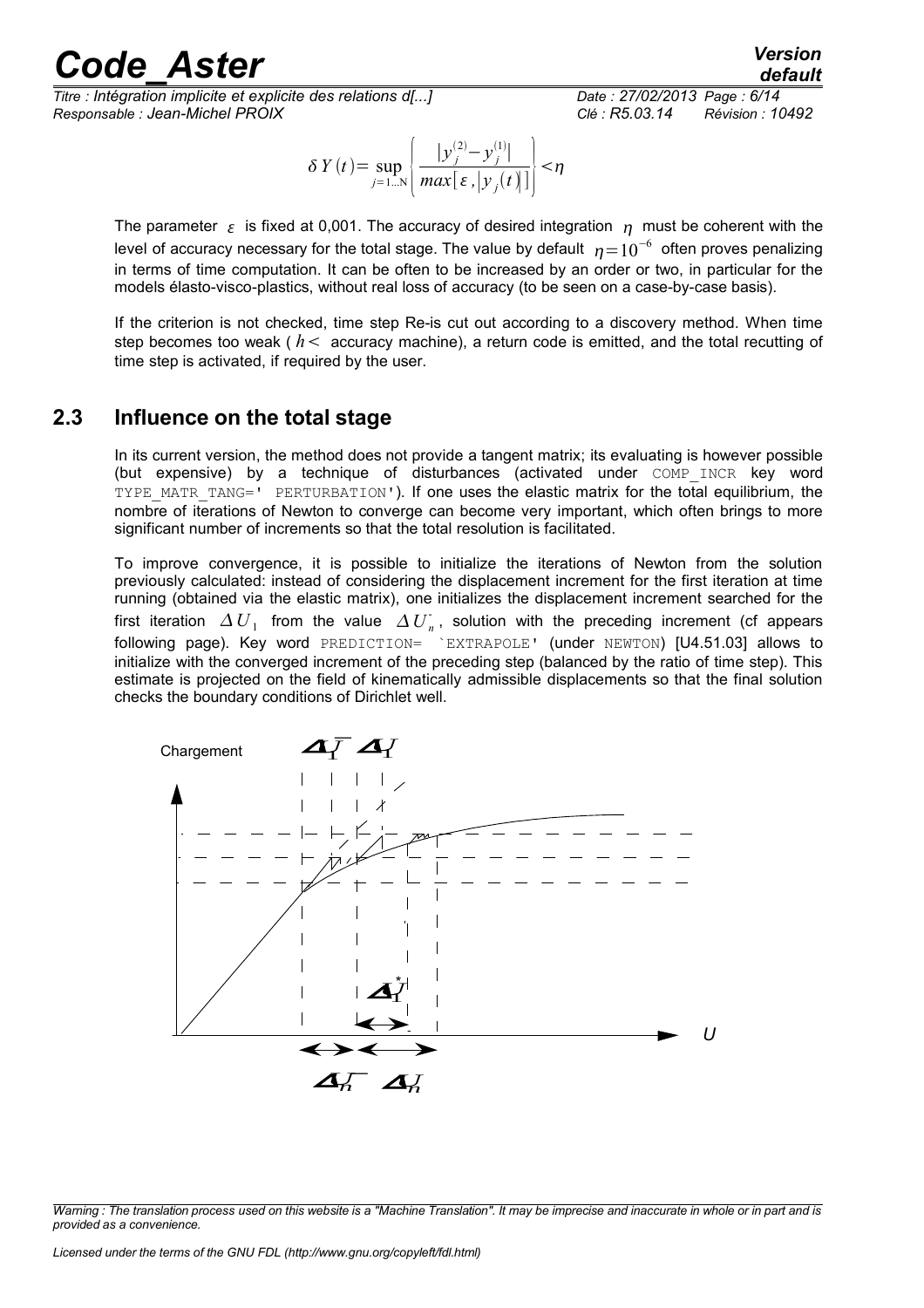*Titre : Intégration implicite et explicite des relations d[...] Date : 27/02/2013 Page : 7/14 Responsable : Jean-Michel PROIX Clé : R5.03.14 Révision : 10492*

#### **3 Implicit integration of an incremental behavior model.**

<span id="page-6-1"></span>To solve the nonlinear systems of equations relating to the incrémentaux problems of nonlinear behavior (operand RELATION of the key word factor COMP\_INCR). it is possible to use an implicit integration method of Newton-Raphson type, with which one can associate a linear stage of search (resp. option "NEWTON" and option "NEWTON RELI" of operand ALGO INTE of factor key word the CONVERGENCE).

For more details to consult the document [U4.51.03] user's manual.

The relations concerned are for example:

| VISCOCHAB              | Behavior élasto-viscoplastic of J.L. Chaboche, in two centers, with effect<br>of memory and restoration             |
|------------------------|---------------------------------------------------------------------------------------------------------------------|
| MONOCRISTAL<br>IRRAD3M | single-crystal viscoplastic Behaviors of metals<br>Behavior elastoplastic under irradiation of the stainless steels |
| $\cdots$               |                                                                                                                     |

relations VISCOCHAB and MONOCRISTAL can also be integrated by the method clarifies exposed with the §[22.](#page-3-0)

#### **3.1 Implicit integration by the method of Newton**

<span id="page-6-0"></span>environment PLASTI makes it possible in *Code\_Aster* to integrate by a method of Newton, in a systematic way, models of nonlinear behavior. The approach to solve the equations of the model can be schematized in the following way: knowing all the variables (forced, local variables) at previous time *t*<sub>i−1</sub>, and the increase in total deflection provided to the point considered by the total algorithm of Newton  $\bm{\varepsilon}(\varDelta\,\mathbf{u}_i^n)$  , also noted  $\varDelta\,\varepsilon_i^n$  , it is necessary to find the solution of the system:

$$
f(\Delta Y) = 0 = \begin{bmatrix} g(\Delta y) \\ l(\Delta y) \\ i(\Delta y) \\ j(\Delta y) \\ k(\Delta y) \end{bmatrix} \text{ with } \Delta y = \begin{bmatrix} \Delta \sigma \\ \Delta \epsilon^{\mathbf{p}} \\ \Delta X_1 \\ \Delta X_2 \\ \Delta X_2 \\ \Delta p \end{bmatrix} = y_i - y_{i-1}.
$$

The first equation represents for example the elastic relation stress-strain  $g(\Delta y)$ = $\Delta \bm{\sigma}-\mathbf{A}$   $(\Delta\ \bm{\varepsilon_i^n}-\Delta\ \bm{\varepsilon^p})\;$  , the second expressing yielding, and the following correspond to the laws of evolution of the various local variables, vectorial or scalar, noted here  $\,\varDelta\,X_1^{}$  ,  $\,\varDelta\,X_2^{}$  and  $\Delta p$ .

The number of equations to be solved varies obviously according to the behavior (see for example behaviors MONOCRISTAL [R5.03.11], VISCOCHAB [R5.03.12], IRRAD3M [R5.03.23]).

One solves this system by the method of Newton proposed in environment PLASTI, that is to say:

$$
\begin{cases}\n\frac{\partial f^l}{\partial \Delta y_k} d(\Delta y_k) = -f^l(\Delta y_k) \\
\Delta y_{k+1} = \Delta y_k + d(\Delta y_k)\n\end{cases}
$$
 while reiterating in  $k$  until convergence.

*Warning : The translation process used on this website is a "Machine Translation". It may be imprecise and inaccurate in whole or in part and is provided as a convenience.*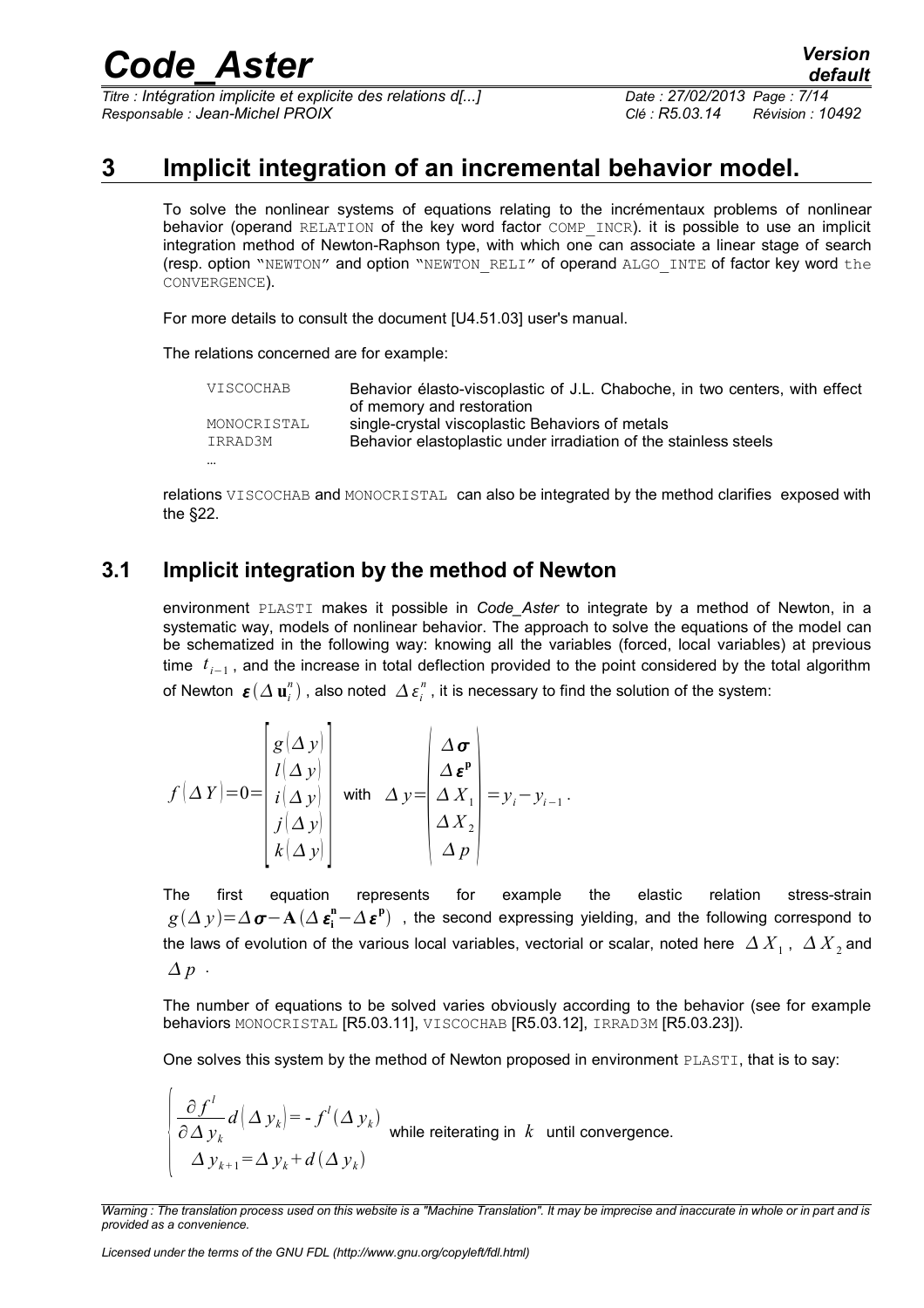*Titre : Intégration implicite et explicite des relations d[...] Date : 27/02/2013 Page : 8/14 Responsable : Jean-Michel PROIX Clé : R5.03.14 Révision : 10492*

 $\overline{J}$ 

It remains to calculate the jacobian matrix of the system: *df* . It has the following form:

|                          |                                       | $\epsilon$ are pacopian matrix of the system. |                     |  |
|--------------------------|---------------------------------------|-----------------------------------------------|---------------------|--|
|                          |                                       |                                               |                     |  |
| $\partial \Delta \sigma$ | $\partial \Delta \varepsilon^{\rm p}$ | $\partial \Delta X_1$ $\partial \Delta X_2$   | $\partial \Delta p$ |  |
|                          |                                       |                                               |                     |  |

|              |              | $\partial l$                                                                                                                          | $\partial l$ | дl                  |
|--------------|--------------|---------------------------------------------------------------------------------------------------------------------------------------|--------------|---------------------|
|              |              | $\partial \Delta \sigma$ $\partial \Delta \varepsilon^{\mathfrak{p}}$ $\partial \Delta X_1$ $\partial \Delta X_2$ $\partial \Delta p$ |              |                     |
| $\partial i$ | $\partial i$ | $\partial i$                                                                                                                          | $\partial i$ | $\partial i$        |
|              |              | $\partial \Delta \sigma$ $\partial \Delta \varepsilon^p$ $\partial \Delta X_1$ $\partial \Delta X_2$ $\partial \Delta p$              |              |                     |
| $\partial i$ |              | $\partial j$ $\partial j$ $\partial j$                                                                                                |              | $\partial i$        |
|              |              | $\partial \Delta \sigma$ $\partial \Delta \varepsilon^{\mathfrak{p}}$ $\partial \Delta X_1$ $\partial \Delta X_2$ $\partial \Delta p$ |              |                     |
| $\partial k$ | $\partial k$ | $\partial k$                                                                                                                          | $\partial k$ | $\partial k$        |
|              |              | $\partial \Delta \varepsilon^{\text{p}}$ $\partial \Delta X_1$ $\partial \Delta X_2$                                                  |              | $\partial \Delta p$ |

The stopping criteria of the iterations relate, according to the behaviors, to the nullity of the residue:  $f(y_k)$ 

 $\frac{f'(y_k)}{f(y_0)} < \varepsilon$  or the stationarity of the solution:  $|y_{k+1} - y_k| < \varepsilon$ .

The initial values  $y_0$  are selected null by default, but can take particular values according to the behaviors.

More precisely, the tests of stop and the initial values are:

| <b>Behaviors</b> | Stopping criteria                       | Initialization                                                                               |
|------------------|-----------------------------------------|----------------------------------------------------------------------------------------------|
| VISCOCHAB        | $ y_{k+1}-y_k  < \varepsilon  y_{k+1} $ | Solution clarifies and modification of the initialization<br>in the event of bad convergence |
| MONOCRISTAL      | $\ f(y_k)  < \varepsilon  f(y_0) $      | elastic Solution                                                                             |
| null             | $\ f(y_k)  < \varepsilon  f(y_0) $      | <b>IRRAD3M Solution</b>                                                                      |

the method used time step allows a local recutting of, either systematic, or in the event of nonconvergence.

#### **3.2 Tangent operator**

<span id="page-7-0"></span>the tangent operator can be obtained directly starting from the preceding system. Indeed, the formed system by the equations of the model with convergence,  $|f(\Delta y_{CV})=0|$  is checked at the end of the increment. For a small variation of  $\,f$  , by regarding this time the increase in total deflection  $\,\Delta\,\varepsilon_i^n\,$ variable and not as parameter, the system remains with the equilibrium and one checks  $df = 0$ , i.e.:

$$
\frac{\partial f}{\partial \Delta \sigma} \delta \Delta \sigma + \frac{\partial f}{\partial \Delta \epsilon_i^n} \delta \Delta \epsilon_i^n + \frac{\partial f}{\partial \Delta \epsilon_i^n} \delta \Delta \epsilon_i^n + \frac{\partial f}{\partial \Delta X_1} \delta \Delta X_1 + \frac{\partial f}{\partial \Delta X_2} \delta \Delta X_2 + \frac{\partial f}{\partial \Delta p} \delta \Delta p = 0
$$

This system can be still written:

$$
\frac{\partial f}{\partial y} \delta(y) = X, \text{ avec } Y = \begin{bmatrix} \Delta \boldsymbol{\sigma} \\ \Delta Z_s \end{bmatrix} \text{ et } X = \begin{bmatrix} \delta \Delta \boldsymbol{\varepsilon}_i^n \\ 0 \end{bmatrix}.
$$

*Warning : The translation process used on this website is a "Machine Translation". It may be imprecise and inaccurate in whole or in part and is provided as a convenience.*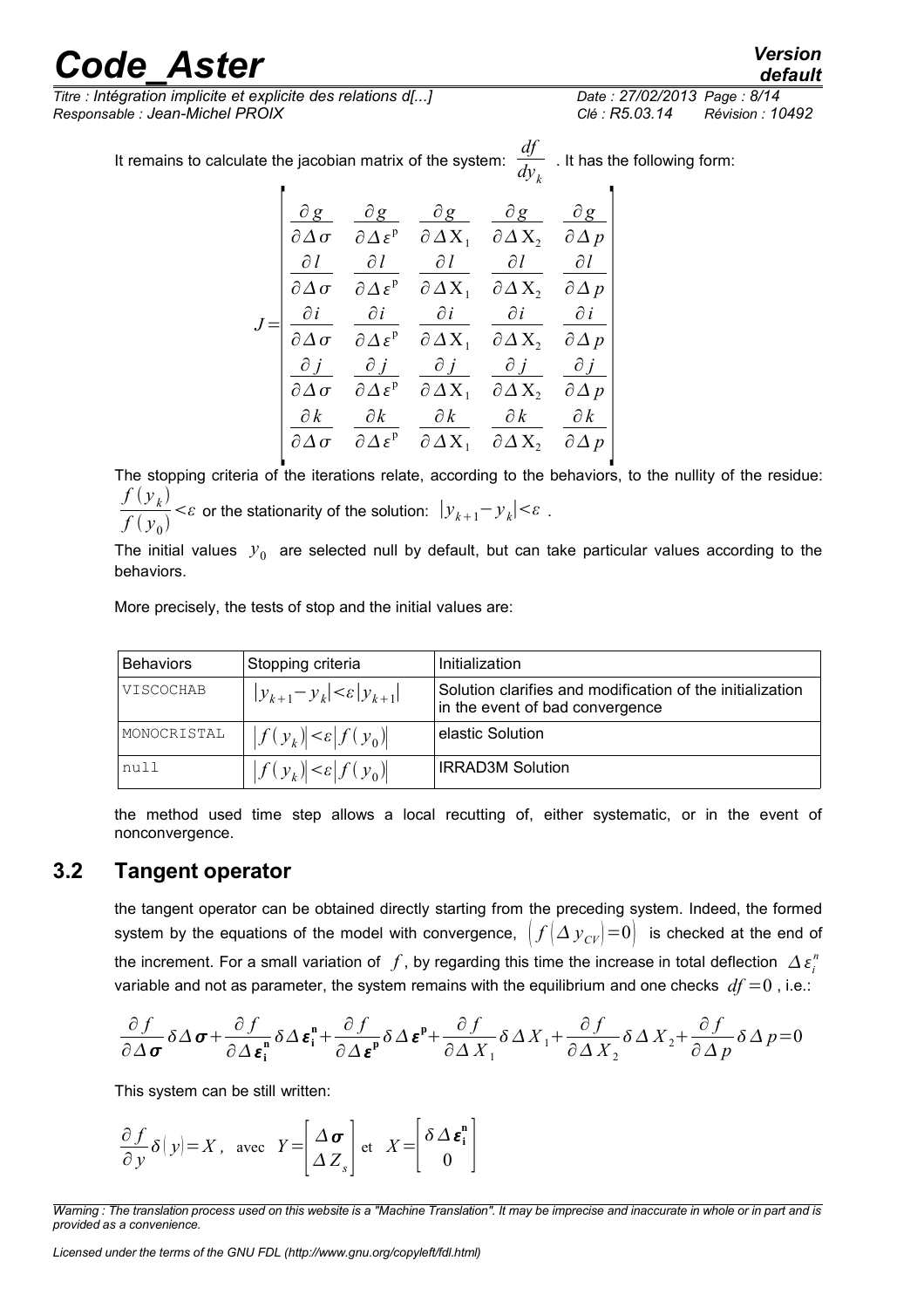*Titre : Intégration implicite et explicite des relations d[...] Date : 27/02/2013 Page : 9/14 Responsable : Jean-Michel PROIX Clé : R5.03.14 Révision : 10492*

*default*

where  $\Delta Z$  represents the unknowns complementary to  $\Delta \sigma$  in *y*.

By writing the jacobian matrix in the form:

$$
J.\delta Y = \begin{bmatrix} Y_0 & Y_1 \\ Y_2 & Y_3 \end{bmatrix} \begin{bmatrix} \Delta \boldsymbol{\sigma} \\ \Delta Z \end{bmatrix}
$$

then while operating by successive eliminations and substitutions, the required tangent operator can be written directly:

$$
\left(\frac{\partial \Delta \sigma}{\partial \Delta \varepsilon}\right)_i^n = \left(Y_0 - Y_1 Y_3^{-1} Y_2\right)^{-1}
$$

The preceding equations show that one is led to re-use the same jacobian matrix  $J$  as previously to evaluate the tangent operator.

#### **3.3 Implicit integration by the method of Newton with linear search**

<span id="page-8-1"></span>In order to improve the robustness of the method of Newton, one gives the opportunity of activating the linear search.

#### **3.3.1 Presentation of the general algorithm of linear search**

<span id="page-8-0"></span>Is a system of equations nonlinear to solve:  $f(x)=0$ 

One associates with *f* a functional calculus *F*.

The method of Newton with linear search consists in finding with each iteration a step of advance following the direction of descent which minimizes (with the strong meaning or the weak meaning) the functional calculus. That is brought back in a sequence of the following stages:

computation of the direction of descent:  $d_k$ =−[ $\nabla f(x_k)^{-1}.f(x_k)$ 

computation of the step of advance:  $\rho$  such as  $F(x_k+\rho.d_k)$  $\lt F(x_k)$ , the best being  $\rho$  which minimizes the functional  $\rho\!=\!\mathrm{argmin}\big[\,F\, (x^{\phantom{k}}_{k}\!+\!\rho^{\phantom{k}}_{k}^{\phantom{k}}\,d^{\phantom{k}}_{k}^{\phantom{k}}\big) \big]$ 

actualization of the unknowns:  $x_{k+1} = x_k + \rho d_k$ 

One associates with  $\,f$  the functional calculus  $\,F\,(\rho)\!=\!\frac{1}{2}$  $\frac{1}{2}||f(x_k+\rho d_k)||^2$ .

Contrary in the linear search of total Newton where one determines  $\rho$  by the resolution of  $F'(\rho)=0$ , one seeks here one  $\rho \in [0,1]$ ,  $\rho \neq 0$  which decreases sufficiently the functional calculus *F*. One will higher than not seek a step of advance not Newton ( $\rho=1$ ). The principle is described in [1].

#### **Confidence interval:**

To know if one  $\rho$  decreases sufficiently the functional calculus  $F$ , one uses the rule of Armijo. This one makes it possible to characterize a confidence interval by saying that  $\rho$  is appropriate if  $F(\rho) \leq F(0) + \omega F'(0) \rho$  where  $\omega$  is a built-in reality lower than 1. This statement can be represented graphically by [Appear 3.3.1-a](#page-10-1) : the curve in dotted lines blue is the graph of the functional calculus  $h(\rho)$ = $(7\rho-4)^4$ + $(7\rho-5)^3$ , that is purple is the tangent in the beginning, of slope  $F$  ' $(0)$ and that in dotted lines red is the line of slope  $\omega F'(0)$  with  $\omega=0.1$ . In this example,  $\rho$  sufficiently the functional calculus decreases if  $\rho \in [0, 0, 871]$ .

*Warning : The translation process used on this website is a "Machine Translation". It may be imprecise and inaccurate in whole or in part and is provided as a convenience.*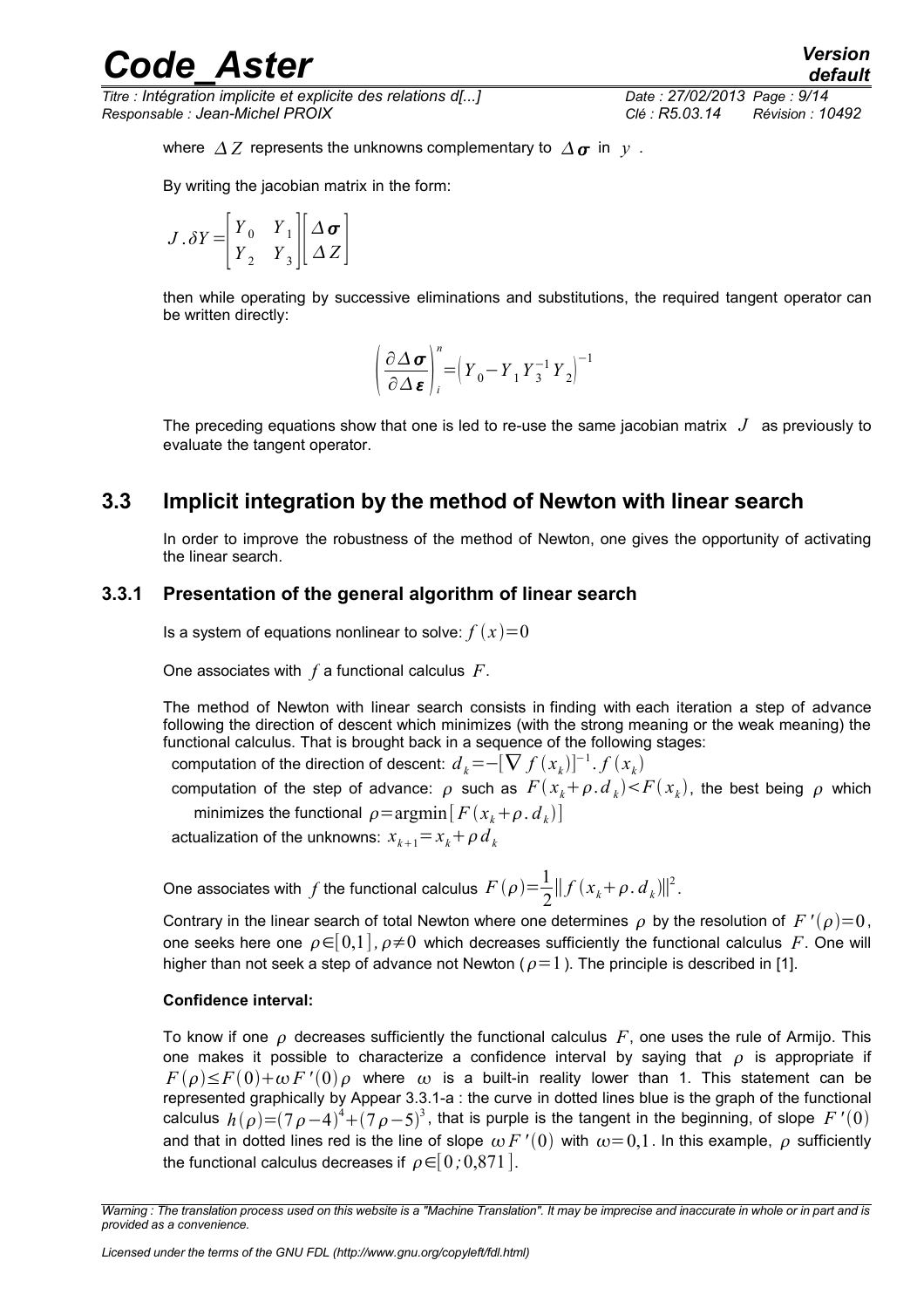*Titre : Intégration implicite et explicite des relations d[...] Date : 27/02/2013 Page : 10/14 Responsable : Jean-Michel PROIX Clé : R5.03.14 Révision : 10492*

#### **Principle of the computation of**  $\rho$ **:**

One starts initially by testing the step of Newton ( $\rho = 1$ ). If this step satisfied the rule with Armijo, it is retained and the iterations of Newton are continued. If not, one makes a quadratic interpolation knowing  $F\left(0\right)$ ,  $F\left(\overline{0}\right)$  and  $F\left(1\right)$ . New then is determined  $\rho \! = \! \rho_{q}$ . If this step satisfied the rule with Armijo, it is retained and the iterations of Newton are continued. If not, one carries out a cubic interpolation knowing  $F\left(0\right)$   $F\left'(0\right)$ ,  $F(1)$  and  $F\left(\rho_{q}\right)$ . New then is determined  $\rho\!=\!\rho_{c}$ . If this step satisfied the rule with Armijo, it is retained and the iterations of Newton are continued. If not, one continues the cubic interpolations between the 0 and the 2 last  $\rho$ . The paragraph below details the computation of  $\rho$ .

#### Details of the computation of  $\rho$ :

One starts initially by testing the step of Newton (  $\rho$  = 1 ). At this stage, one knows  $\,F\,(0)\!=\!\frac{1}{2}$  $\frac{1}{2}||f(x_k)||^2$ 

and  $F'(0) = -||f(x_k)||^2$ .

One calculates  $F(1)=\frac{1}{2}$  $\frac{1}{2}||f(x_k+d_k)||^2$ .

If the rule of Armijo is not satisfied, i.e. if  $F(1) > F(0) + \omega F'(0)$ , then one one models  $F(\rho)$  by a polynomial of order 2 (quadratic interpolation):

$$
q(\rho) = [F(1) - F(0) - F'(0)]\rho^{2} + F'(0)\rho + F(0)
$$

The minimum of this polynomial is obtained for  $\rho_q = \frac{-F'(0)}{2[F(1)-F(0)]}$  $\overline{2[F(1)-F(0)-F'(0)]}$ . Let us note that if

 $F(1)$  is much larger than  $F(0)$ , then the minimum of the polynomial is reached into 0. However one does not wish to have a step of too small advance, under penalty of having to do one very a large number of iterations of Newton. For that, one is imposed  $\rho_{min} > 0$  (for example  $\rho_{min} = 0,1$ ). One can also impose a higher limit  $\rho_{max}$  (for example  $\rho_{max}$ =0,6). Thus, so  $\rho_q$ < $\rho_{min}$  then  $\rho_q$ = $\rho_{min}$  and so  $\rho_q$  >  $\rho_{max}$  then  $\rho_q = \rho_{max}$ .

Then one calculates  $F(\rho_q) = \frac{1}{2}$  $\frac{1}{2}||f(x_k+\rho_q, d_k)||^2$ .

If the rule of Armijo is not satisfied, i.e. if  $F(\rho_{q})$  >  $F(0)$  +  $\omega$   $F$  '  $(0)\rho_{q}$ , then one one models  $\,F(\rho)\,$ by a polynomial of order 3 (cubic interpolation):

$$
c(\rho) = a \rho^3 + b \rho^2 + F'(0)\rho + F(0)
$$

with

$$
\begin{bmatrix} a \\ b \end{bmatrix} = \frac{1}{\rho_1 - \rho_2} \begin{bmatrix} \frac{1}{\rho_1^2} & \frac{-1}{\rho_2^2} \\ \frac{-\rho_2}{\rho_1^2} & \frac{\rho_1}{\rho_2^2} \end{bmatrix} \begin{bmatrix} F(\rho_1) - F(0) - F'(0)\rho_1 \\ F(\rho_2) - F(0) - F'(0)\rho_2 \end{bmatrix}
$$

where  $\rho_1$  and  $\rho_2$  are the two last values failed of  $\rho$ .

The minimal point of  $c(\rho)$  is:

$$
\rho_c = \frac{-b + \sqrt{b^2 - 3a F'(0)}}{3a}.
$$

The cubic interpolations are continued as long as the rule of Armijo is not satisfied. In practice, one limits to 2 the number of cubic interpolations.

*Warning : The translation process used on this website is a "Machine Translation". It may be imprecise and inaccurate in whole or in part and is provided as a convenience.*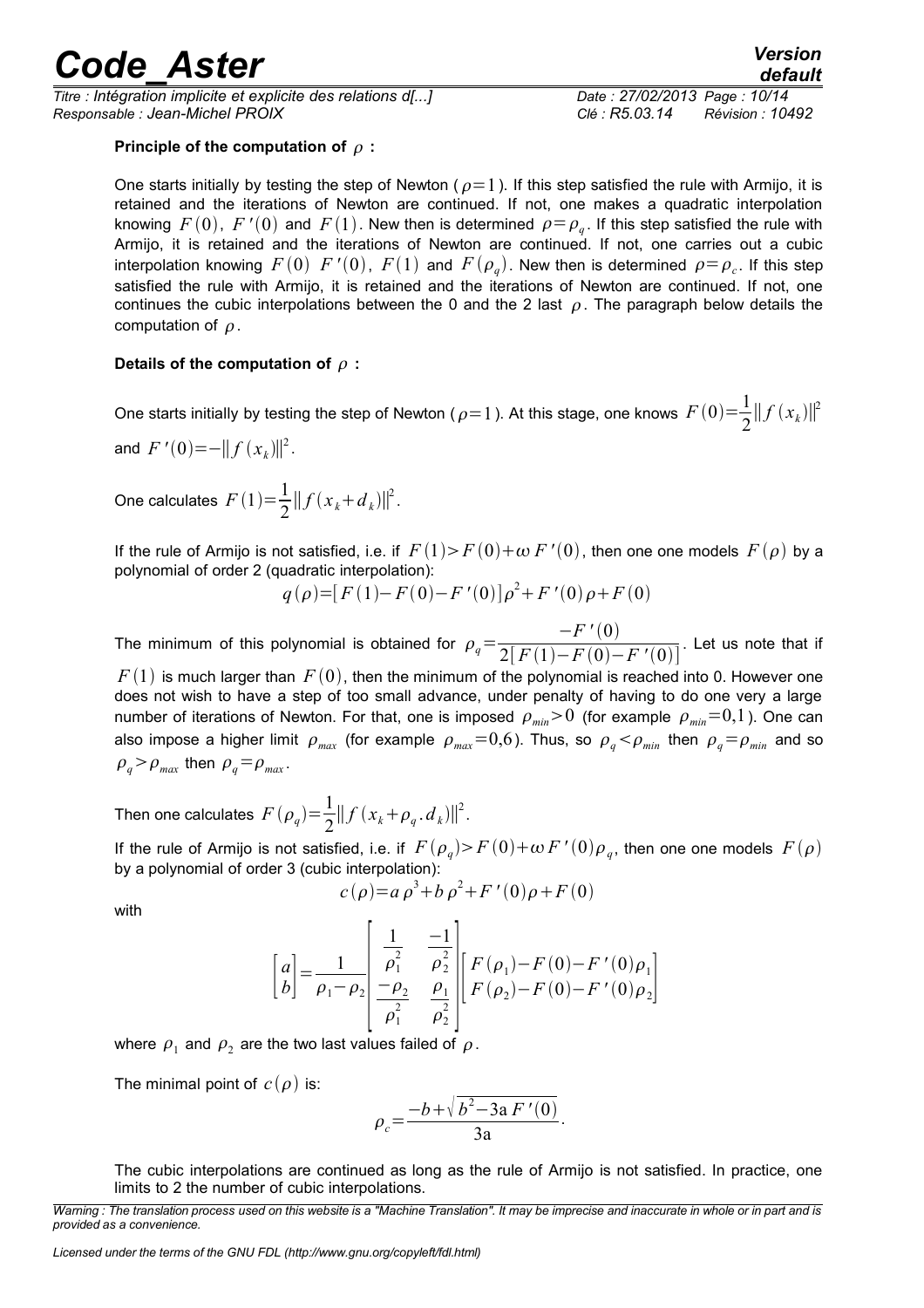*Code\_Aster Version default Titre : Intégration implicite et explicite des relations d[...] Date : 27/02/2013 Page : 11/14*

*Responsable : Jean-Michel PROIX Clé : R5.03.14 Révision : 10492*



<span id="page-10-1"></span>

#### **3.3.2 Put in work of the linear search in PLASTI**

<span id="page-10-0"></span>the system to solve is:

 $f(\Delta y)=0$ 

The following iterations of Newton are made: update of the variables at time "+" computation of the residue  $f\left(\varDelta|y_{i}\right)\!=\!0$ computation of Jacobienne ∂ *f*  $\frac{\partial}{\partial y}(\Delta y_i)$ resolution of the linear system  $\frac{\partial f}{\partial x}$  $\frac{\partial^2 y}{\partial y^i}(\Delta y_i)$ .  $\delta \Delta y_i = -f(\Delta y_i)$ searches linear: computation of  $\rho$ actualization of the solution:  $\Delta y_{i+1} = \Delta y_i + \rho \delta \Delta y_i$ 

For the linear stage of search:

The functional calculus is introduced 
$$
F(\rho) = \frac{1}{2} || f(y_i + \rho \cdot \delta \Delta y_i) ||^2
$$
.

The parameters of the linear search are fixed into tough:

| Parameter of the rule of Armijo              | $\omega$ =0,1           |
|----------------------------------------------|-------------------------|
| Limit min for the folding back               | $\mid \rho_{min} = 0,1$ |
| Limit max for the folding back               | $\varphi_{max} = 0.5$   |
| Nombre of iterations of cubic interpolations | $it_{max}=2$            |

**Note:**

*Certain authors take values even smaller for*  $\omega$  *(for example*  $10^{-4}$ ).

*Warning : The translation process used on this website is a "Machine Translation". It may be imprecise and inaccurate in whole or in part and is provided as a convenience.*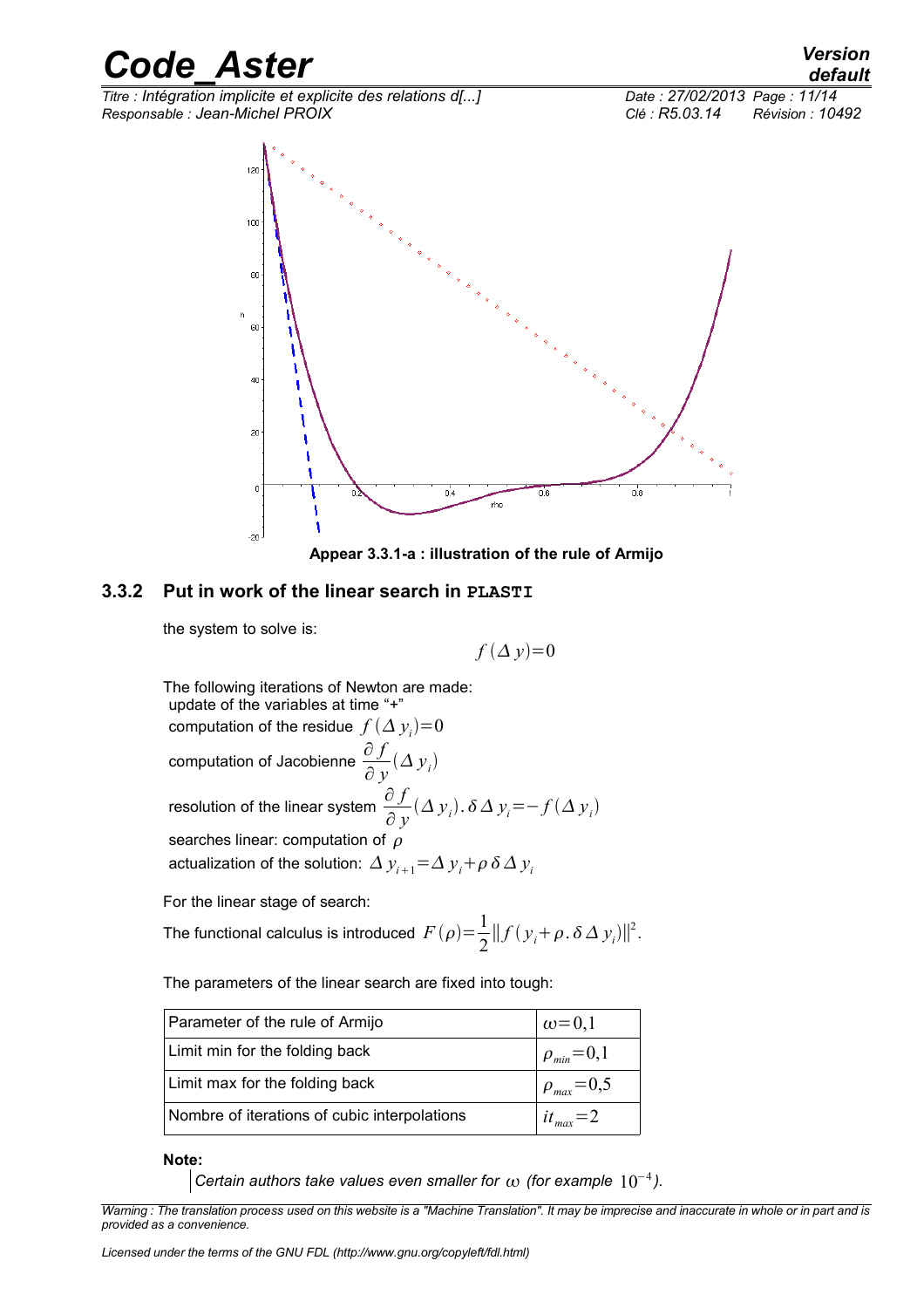*Titre : Intégration implicite et explicite des relations d[...] Date : 27/02/2013 Page : 12/14 Responsable : Jean-Michel PROIX Clé : R5.03.14 Révision : 10492*

#### <span id="page-11-3"></span>**4 Model installation of new of behavior**

#### **4.1 possible Methods**

<span id="page-11-2"></span>By means of preceding architectures, a new model of behavior can be developed relatively easily: -the simplest method is explicit integration, by the method of  $RUNGE$   $KUTTA$  (see §[22\)](#page-3-0);

–implicit integration supplements by the method of NEWTON in environment PLASTI (see §[33\)](#page-6-1) requires a little more developments, in particular the computation of the jacobian matrix;

–it is however possible to directly use the development carried out for explicit integration (2 routines), without additional routine, to carry out computations with implicit integration, the jacobian matrix being then calculated by disturbance.

#### **4.2 Model installation of new of behavior by the explicit method**

<span id="page-11-1"></span>to establish a model of behavior  $XXX$ , usable with  $ALGO$  INTE =' RUNGE KUTTA', it is enough to write 2 routines:

> a routine recovery of the material characteristics, called by the routine of shunting LCMATE

> a routine calculating the derivatives temporal of the local variables, called by the routine of shunting LCDVIN.

The update of the catalogs relates to only DEFI\_MATERIAU and C\_COMP\_INCR, as well as the catalog of the constitutive law (cf [D5.04.01]).

#### **4.3 Complete establishment of a new behavior in PLASTI**

<span id="page-11-0"></span>Without making a precise data-processing description of the developments (see on this subject [D5.04.01]), one can however describe the architecture of PLASTI and the places where to intervene to integrate a new behavior.

General architecture of PLASTI :

Call to the routines recovering the material parameters (at time  $t_i$  because possibly depending on the command variables) : Specific LCMATE => routines of recovery of the material, communes with RUNGE\_KUTTA (§3)

elastic Integration on  $\Delta t$  : LCELAS => by default, isotropic or anisotropic linear elasticity; if necessary, call to specific routines for elastic design XXXELA.

Evaluating of the threshold for elastic integration: LCCNVX => call to the routines of evaluating of threshold XXXCVX

If *seuil* > 0, then resolution by Newton: LCPLAS which calls LCPLNL, which carries out the loop of Newton. Its structure is the following one:

Initialization: LCINIT => by default initialization to zero:  $y^0=0$  ; if necessary, call to the specific routines of initialization XXXINI

Iterations of Newton:

Incrementing of the solution  $y^k = y_{i-1} + \Delta y^k$ 

 $\,$  computation of residue  $\, -f\,(\varDelta\,y^k)\,$  <code>LCRESI</code> => call to the routines calculating residue <code>xxxRES</code>

*Warning : The translation process used on this website is a "Machine Translation". It may be imprecise and inaccurate in whole or in part and is provided as a convenience.*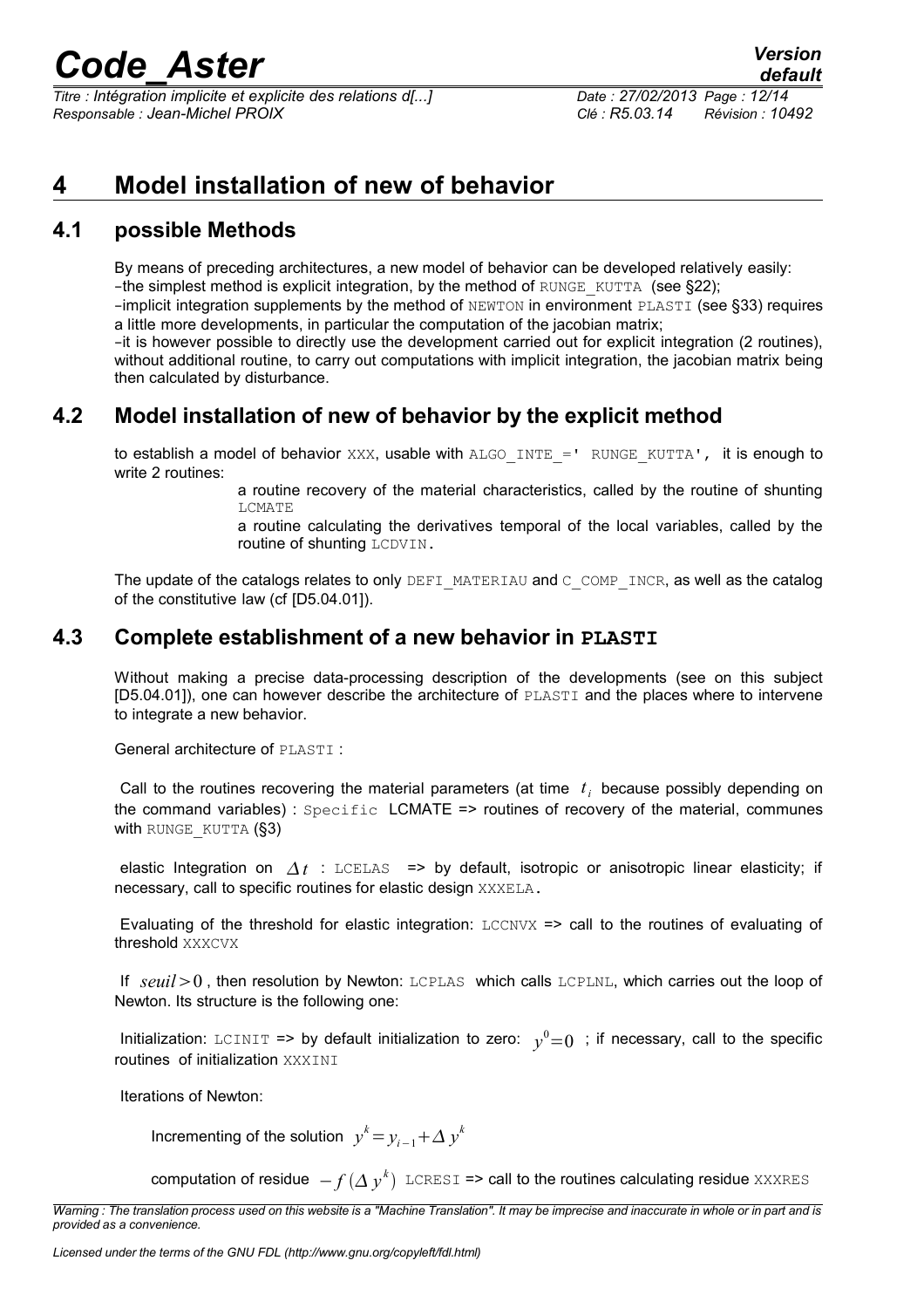*Titre : Intégration implicite et explicite des relations d[...] Date : 27/02/2013 Page : 13/14 Responsable : Jean-Michel PROIX Clé : R5.03.14 Révision : 10492*

### *default*

computation of the jacobian matrix *df*  $\frac{J}{dy_k}$  : LCJACB => call to specific routines XXXJAC

resolution of the linear system  $\frac{\partial f^{\prime}}{\partial x^{i}}$ ∂ *y<sup>k</sup>*  $d\left(\mathit{\Delta} \, y_{k}\right)$  = -  $f^{l}(\mathit{\Delta} \, y_{k})$  by the method of Gauss

incrementing of  $\Delta y_{k+1} = \Delta y_k + d(\Delta y_k)$ 

test of convergence LCCONV => by default, test on the relative error on the solution  $|y_{k+1}-y_{k}|<\varepsilon|y_{k+1}|$ ; if necessary, call to specific routines xxxcvG

so not convergence, poursuite of the iterations, except if the maximum number is reached, in which case one leaves PLASTI with a return code, time step to activate local or total recutting (according to the user data: ITER\_INTE\_PAS for local recutting and DEFI LIST INST for total recutting).

If convergence, incrementing  $y^k = y_{i-1} + \Delta y^k$  and output.

To establish a model of behavior XXX, it is thus necessary to write has minimum the routines:

XXXMAT: recovery of the material characteristics, called by LCMATE XXXCVX for the evaluating of initial threshold XXXRES : computation of the residue, called by LCRESI XXXJAC : computation of the jacobian matrix, called by LCJACB. One can also modify the following routines, if need be, to define in a particular way: the elasticity XXXELA called by LCELAS initialization XXXINI called by LCINIT the test of convergence XXXCVG, called by LCCONV.

<span id="page-12-0"></span>The update of the catalogs relates to only DEFI\_MATERIAU and C\_COMP\_INCR, as well as the catalog of the constitutive law (see [D5.04.01]).

#### **4.4 Easy implicit establishment of a new model of behavior in environment PLASTI**

It is possible to directly use the 2 routines (recovery of the material characteristics, derived from the local variables) used with  $A L GO$  INTE =' RUNGE KUTTA' to carry out an implicit integration. Indeed, the system of equations differentials solved by RUNGE\_KUTTA\_can be written:

$$
\sigma = \sigma_{i-1} + \Delta \sigma = \sigma_{i-1} + A(\Delta \varepsilon_i^n - \Delta \varepsilon^{th} - \Delta \varepsilon^p(Y)) = G(Y)
$$
  

$$
\frac{dY}{dt} = F(Y, t; \sigma)
$$

where *Y* all the local variables of the model represent. It is supposed here that the first values of *Y* are the components of the variation of plastic strain  $\Delta \, \varepsilon^p$  . The relation between the tensor of the stresses and the elastic part of the tensor of the strains is generally linear, but can be evaluated in a nonlinear way by a specific statement.

Once programmed the routine making it possible to calculate  $\frac{dY}{dt}$ *d t*  $=F(Y, t; \sigma)$  , it is possible to use it for an implicit integration, which consists in solving (cf [3.1](#page-6-0) ):

*Warning : The translation process used on this website is a "Machine Translation". It may be imprecise and inaccurate in whole or in part and is provided as a convenience.*